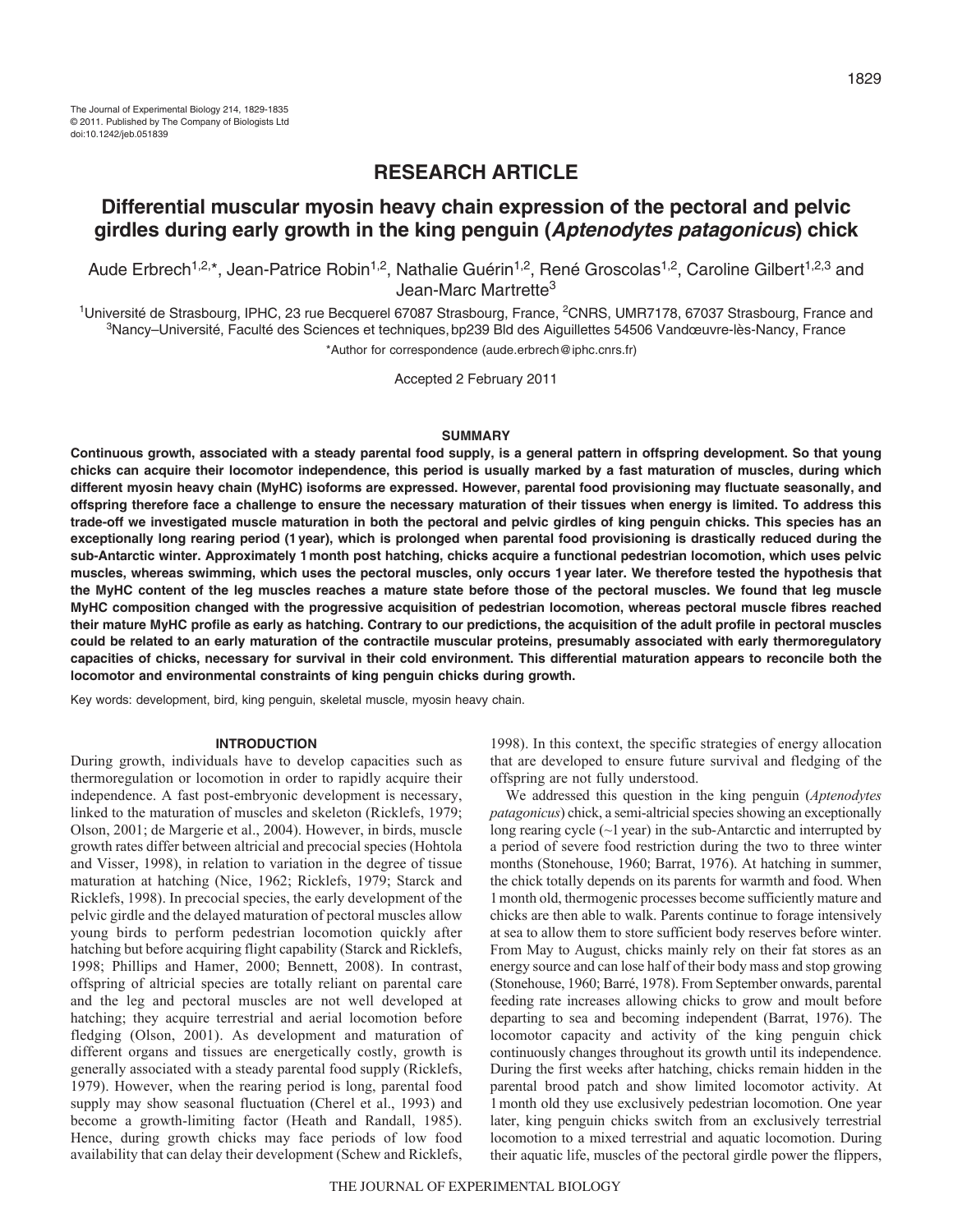which allows them to forage and dive to depths of 200–300m (Barrat, 1976). In this way, the king penguin chick, with this distinctive growth cycle, is a useful model to investigate the impact of environmental conditions on skeletal muscle development.

In birds, each mode of locomotion (flapping flight, aquatic propulsion or terrestrial locomotion) and postural maintenance corresponds to different metabolic and contractile properties of muscles that are determined by their fibre types (Torrella et al., 1998). Fast-twitch oxidative-glycolytic (FOG) fibres provide a sustained rapid contraction, whereas fast-twitch glycolytic (FG) fibres contract more powerfully and fatigue rapidly (Sokoloff et al., 1998). In contrast, slow fibres are adapted for slow sustained contraction and are therefore numerous in postural muscles (Meyers and Mathias, 1997). In addition to the activities of their energygenerating enzymes, contractile properties of the muscle fibres also depend on their myosin heavy chain (MyHC) isoforms (Rosser et al., 1996). During muscular growth, a sequence of different MyHC isoforms is expressed in each avian fibre type (Bandman and Rosser, 2000) as shown in the FG fibres of gallineous birds such as the chicken (*Gallus gallus*) (Hofmann et al., 1988; Tidyman et al., 1997), the turkey (*Meleagris gallopavo*) (Maruyama et al., 1993) or the Japanese quail (*Coturnix japonica*) (Merrifield et al., 1989). Moreover, a differential expression of MyHC isoforms in the FOG and FG fibres during development of the pectoral muscle has been demonstrated in the domestic pigeon (*Columba livia*) (Rosser et al., 1998). Effective muscular contractions need an optimal myofibrillar ATPase activity, which has been related to myosin heavy chain composition (Rivero et al., 1996). Moreover, recent studies on king penguin chicks indicate that the developmental pattern of muscles and bones in the pectoral and pelvic limb are markedly different during the first weeks after hatching. High rates of periosteal bone tissue growth (de Margerie et al., 2004) and protein accretion (Erbrech et al., 2008) in the pelvic muscles allow nestlings to rapidly acquire an effective pedestrian locomotion that is essential for their survival. Conversely, the development of the pectoral girdle, which is required for aquatic locomotion, is delayed. Together with the acquisition of locomotion, muscular development has also been shown to be of a major importance in the ontogeny of thermogenic processes in penguin chicks (Duchamp et al., 2002).

In the present work, we therefore focused on muscle development during the first 2months of growth of king penguin chicks, i.e. from hatching to the period when pedestrian locomotion and thermoregulation capacities are sufficiently developed. To validate the MyHC composition in king penguin muscles we first compared MyHC isoforms with those of the domestic chicken (*Gallus gallus*). Then, we tested the hypothesis that muscles of the pelvic girdle (gastrocnemius lateralis and iliotibialis cranialis) reach a mature state in their MyHC content before the pectoral girdle (pectoralis major), given that chicks acquire terrestrial locomotion far in advance of aquatic locomotion.

# **MATERIALS AND METHODS Study area and specimens**

Fieldwork was conducted in the Baie du Marin, Possession Island, Crozet Archipelago (46°26'S, 51°52'E; Indian Ocean) during the sub-Antarctic summer, from January to April 2006. Approximately 25,000 breeding pairs of king penguins are habituated to human presence because of its proximity to the Alfred Faure Scientific Station. The study protocol was approved by the French Ethic Committee of the Institut Polaire Paul-Emile Victor (IPEV) and by the Polar Environment Committee of the Terres Australes et Antarctiques Françaises (TAAF).

During daily surveys in the breeding colony, eggs with embryos close to hatching  $(N=4)$ , chicks  $(N=25)$  and adult  $(N=5)$  king penguins (*Aptenodytes patagonicus* Miller, JF 1778) were collected immediately after being stolen and/or killed by predators [sub-Antarctic skuas (*Catharacta lonnbergi*) for eggs and chicks, or giant petrels (*Macronectes* sp.) for chicks and adults]. In a shelter close to the colony, embryos and birds were weighed to the nearest 0.1 or 1g, depending on their absolute body mass. Within minutes after death, muscle samples from the pelvic and pectoral girdles were excised  $(\sim 200 \,\text{mg})$  and kept in crushed ice (less than 4h) until myosin extraction. The length (accuracy  $\pm 0.5$  mm) of the beak, foot and flipper was measured according to Stonehouse and the age of the embryo was determined from flipper length (Stonehouse, 1960). Chick age was estimated according to the appearance of the down body mass and behaviour (Verrier, 2003). Seven developmental stages were examined: six for chicks, and the adult (Table1). To limit the impact of the experiments on the predator populations, the remaining parts of the carcasses were returned to the colony.

## **Muscle sampling**

Three muscles were selected for the study: the pectoralis major (PM) from the pectoral girdle, which is involved in aquatic locomotion, the gastrocnemius lateralis (GL), and the iliotibialis cranialis (ITC) from the pelvic girdle, which is essential for pedestrian locomotion. The PM inserts on the deltoid crest of the humerus (George and Berger, 1966) and is recruited for the movement of flippers, allowing propulsion underwater. The ITC arises from the anterior iliac crest and inserts on the patellar ligament (George and Berger, 1966). It is recruited for hip flexion and knee extension (Smith et al., 2006). The GL takes has its origin on the proximal surface of the fibular condyle of the femur and ends on the most lateral part of the tendo achilis (George and Berger, 1966). This muscle is mainly recruited for ankle extension and knee flexion (Smith et al., 2006).

# **Myosin extraction and electrophoresis of MyHC analysis**

Each muscle sample was weighed  $(\pm 0.1 \text{ mg})$  and myosin was extracted in a specific high ionic strength buffer according to the method of D'Albis et al. (D'Albis et al., 1979). The extracts were kept at –80°C until analysis. Protein concentrations in the extracts were determined using the method described by Bradford (Bradford, 1976). Isoform separations were performed according to the method of Talmadge and Roy (Talmadge and Roy, 1993). The stacking and separating gels were respectively composed of 4% and 8% acrylamide-*N*,*N*--methylene-bis-acrylamide (bis; 50:1). Mini-gels (0.75mm thickness) were used in the Bio-Rad (Hercules, CA, USA) Mini-protean II Dual Slab Cell. Electrophoresis were carried out at a constant 70V for 28h in a cold room (+4°C). The amount of protein run on the gel was approximately 5 µg of total protein per lane. The gels were stained with Coomassie Blue R-250. The relative amounts of the different MyHC isoforms were measured using a Bio-Rad GS-800 integration densitometer, and the results analysed with the Quantity one 4.2.1 Program (Hercules, CA, USA). Only bands representing more than 1% of total MyHC were taken into account. Moreover, muscle samples obtained from an adult chicken (*Gallus gallus*) were used to compare the composition in MyHC isoforms of this species with that of adult king penguins, and to validate our extraction procedure.

## **Statistical analysis**

Results are given as means  $\pm$  s.e.m. Multiple comparisons were made using non-parametric Kruskal–Wallis ANOVAs, followed by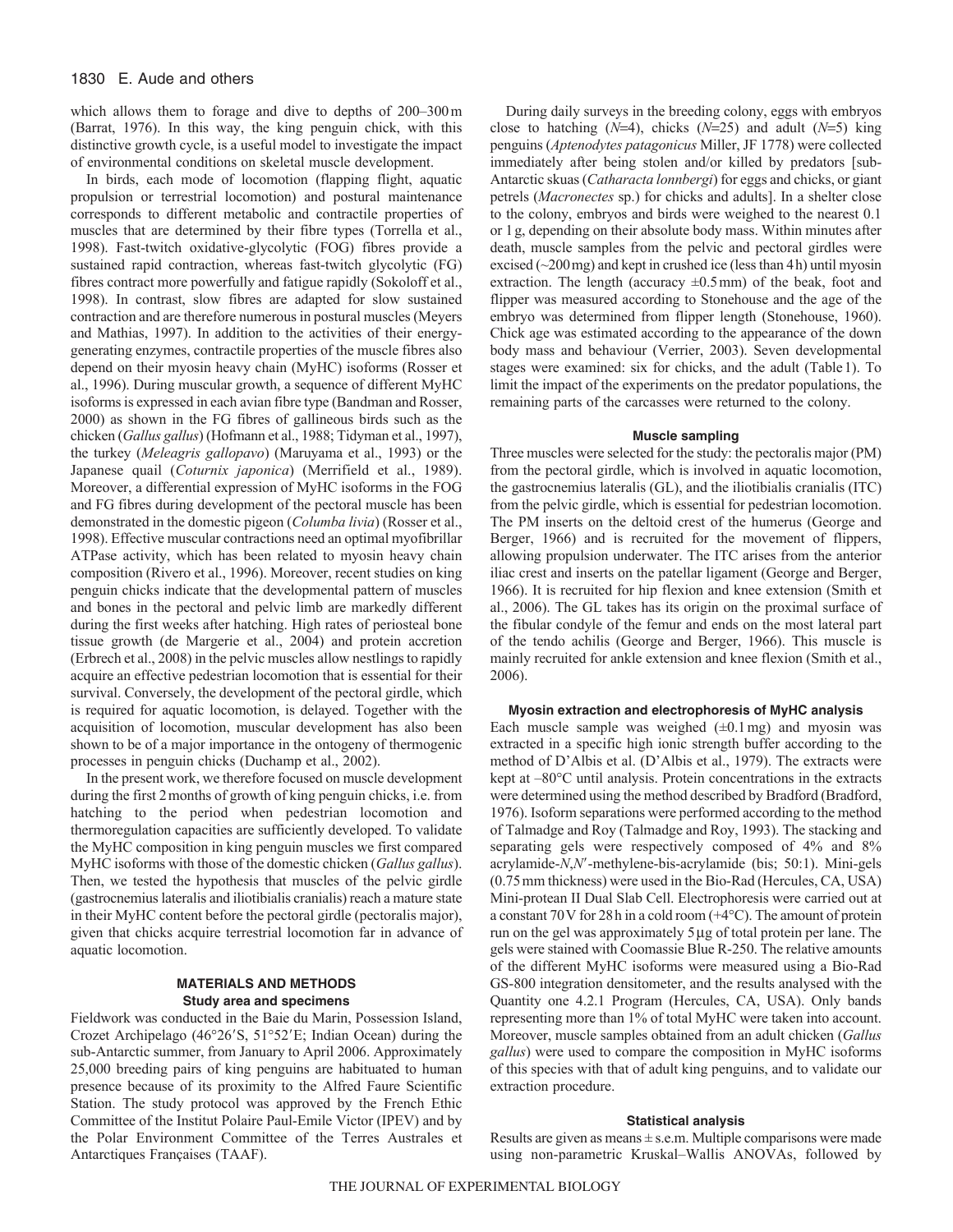Table 1. Muscle sampling schedule of king penguin chicks in relation to age, thermoregulatory capacity, locomotor activity and plumage (following Barrat, 1976; Stonehouse, 1960; Verrier, 2003)

| Developmental stage<br>Age |                                        | Body mass range | Thermoregulatory capacity  | Locomotor activity                                                                 | Plumage     |  |
|----------------------------|----------------------------------------|-----------------|----------------------------|------------------------------------------------------------------------------------|-------------|--|
| <b>Chick</b>               |                                        |                 |                            |                                                                                    |             |  |
| Stage A                    | Embryonic<br><1week before<br>hatching | $125 - 160q$    |                            |                                                                                    | Unfeathered |  |
| Stage B                    | Post hatching                          |                 |                            |                                                                                    |             |  |
|                            | $1 - 3$ days                           | $<$ 300 $q$     | Heterotherm activity       | Brooding phase: no locomotor                                                       | Unfeathered |  |
| Stage C                    | $6 - 7$ days                           | $300 - 500q$    | Acquisition of homeothermy | Brooding phase:<br>no locomotor activity                                           | Brown down  |  |
| Stage D                    | $7 - 15$ days                          | $0.5 - 1$ kg    | Homeotherm                 | Chicks sitting upright in<br>front of their parent                                 | Brown down  |  |
| Stage E                    | 3-4 weeks                              | $1-2$ kg        | Homeotherm                 | End of brooding phase: chicks<br>begin to move away from adults                    | Brown down  |  |
| Stage F                    | $1-2$ months                           | $2 - 3$ kg      | Homeotherm                 | Terrestrial locomotion: emancipated<br>chicks wander alone on the colony           | Brown down  |  |
| Adult                      | >4 years                               | 10–12 kg        | Homeotherm                 | Aquatic locomotion: adults forage<br>at sea and come on land to<br>moult and breed | Feathers    |  |

Dunn's *post hoc* tests. Relative percentages were analysed after transformation to arcsin square roots. All statistical analyses were carried out using Statview 5.0. Statistical significance was set at *P*<0.05.

## **RESULTS Validation of the extraction procedure** Pectoralis major

A single MyHC isoform was detected in the PM from both the domestic chicken and the adult king penguin (Fig.1). However, the PM isoform of the king penguin had a lower mobility than that of the domestic chicken.



Fig. 1. Electrophoretic mobilities of myosin heavy chain (MyHC) isoforms found in pectoralis major (PM), gastrocnemius lateralis (GL) and iliotibialis cranialis (ITC) in the domestic chicken (DC, lane 1) and the king penguin (KP, lane 2). Lane 3 (DP) shows the mobility of porcine MyHC of a standard molecular mass (200 kDa) (Laemmli, 1970).

# Gastrocnemius lateralis

The GL of the adult king penguin contained two MyHC isoforms (Fig.1, bands 1 and 4), whereas three isoforms were detected in the domestic chicken. The slowest moving isoform in the two species had similar electrophoretic mobilities whereas the other MyHC isoforms all had different mobilities.

#### Iliotibialis cranialis

Two MyHC isoforms were present in the adult king penguin (Fig.1, bands 1 and 4) and in the domestic chicken ITC samples. The slowest moving isoform in the two species had similar electrophoretic mobilities, but the second isoform from the chicken had a lower mobility than band 4 in the king penguin.

These results of isoform separations from PM and GL muscles in the domestic chicken are in accordance with previous studies that used immunoblotting and gene expression analyses (Hofmann et al., 1988; Tidyman et al., 1997), therefore validating our extraction protocol.

### **Differential foot and flipper growth in king penguin chicks**

The foot and flipper lengths of king penguin chicks significantly increased during the first two months post hatching (*P*≤0.001; Fig.2). From stages A to F (within the first week of growth), they increased from 44.1±1.9 and 49.4±0.4mm to 117.5±4.5 and 117.6±7.8mm, respectively. In emancipated chicks (stage F), feet and flippers had reached 76.2% and 43.1% of their adult size, respectively.

# **Developmental expression of MyHC isoforms in the pelvic and pectoral girdles of king penguin chicks**

A total of six different MyHC isoforms could be detected (Fig.3). They were labelled as bands 1–6 according to their electrophoretic mobilities: bands 1 and 6 were, respectively, the slowest and the fastest migrating isoforms. However, only four MyHC isoforms (bands 1, 3, 4 and 6) that were more than 1% of the total MyHC, could be detected by the densitometric analysis. We therefore focused on these four isoforms (Fig.3, Table2).

#### Developmental expression of MyHCs in PM

The band 1 isoform was present in PM at growth stages A to F and in adults (Fig. 3). The band 3 isoform was only detected  $(5.6\pm1.7\%)$ at stage E (3- to 4-week-old chicks; Table2).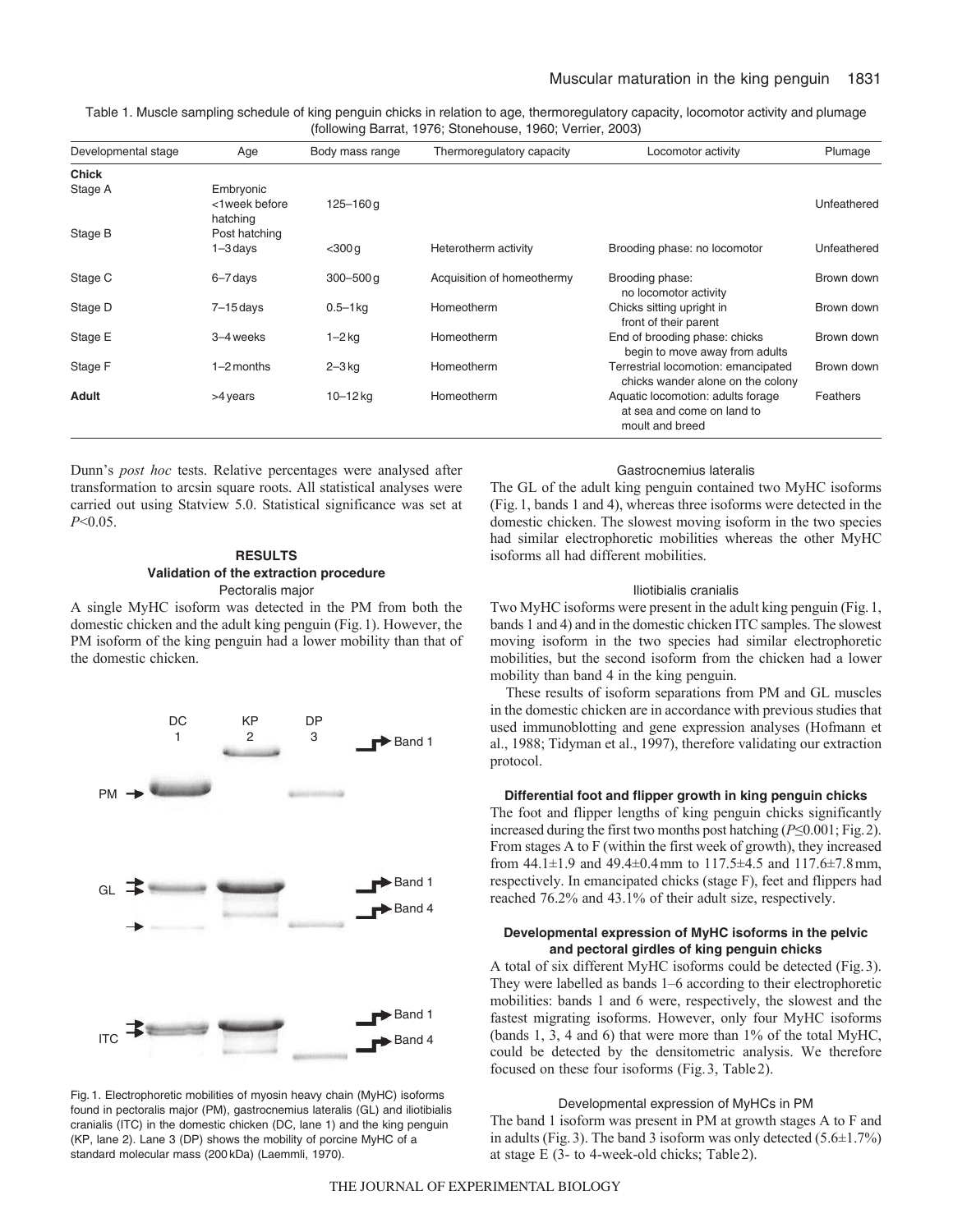

Fig. 2. Mean lengths (mm;  $\pm$  s.e.m.) of the foot and flipper of chicks for the different age categories (A, <1 week before hatching; B, 1–3 days; C, 6–7 days; D, 7–15 days; E, 3–4 weeks; F, 1–2 months) and of adults. Different lowercase letters above the bars indicate significant differences between categories (P<0.05).

Age categories

# Developmental expression of MyHCs in GL

From stage A to D (up to 2-week-old chicks), the expression of three isoforms (bands 1, 4 and 6) was observed in the GL muscle (Fig.3). Band 1 was the predominant isoform and its relative percentage (67–76%) did not vary significantly within this period  $(P=0.100;$  Table 2). The relative percentages of bands 4 and 6 were lower than band 1, and did not change significantly from stage A to C ( $P=0.087$  and 0.350, respectively). At stage D (1- to 2-weekold chicks), the expression of the band 4 isoform was similar to that at stage A, whereas band 6 had decreased significantly  $(P=0.001)$ ; Fig.3, Table2).

At stages E and F (3- to 4-week-old and 1- to 2-month-old chicks), only bands 1 and 4 were detected. Their relative percentages were similar to those of the adult group (*P*>0.195). However, when the chicks were 1 to 2months old, the band 1 isoform increased and reached its highest level (92.9±2.5%), but the variations in band 4 were not significantly different.

# Developmental expression of MyHC isoforms in ITC At stages A and B (1week before hatching and 3days post hatching), three MyHC isoforms (bands 1, 4 and 6) were detected in the ITC muscle (Fig. 3). Band 1 was the predominant isoform  $(\sim 72\%)$ , while the relative proportions of bands 4 and 6 were lower  $(12-16\%)$ ; Table2).

At stage C (6 to 7 days old), the band 3 was detected (16.2±4.7%; Fig.3, Table2). The relative contribution of bands 1 and 4 were not significantly different from the previous two stages (*P*>0.118), but band 6 decreased significantly, by 1.6-fold in stage C compared with stages A and B  $(P=0.002;$  Table 2).

From stages D to F (1week to 2months old), bands 1 and 3 did not change significantly (*P*>0.359) whereas bands 4 and 6 disappeared (Table2).

In the adult group, the contribution of band 1 did not vary significantly compared with the chick groups  $(P=0.380)$ . Band 4 was present in adults but its expression (16.9±0.7%) was not significantly different from stages A–C (up to 1-week-old chicks; Table2).

#### **DISCUSSION**

During the early life of king penguin chicks, their feet and flippers increased in size and reached respectively 76.2% and 43.1% of their average adult size at 2months of age. At the end of the first period of growth, feet practically reached their adult size, whereas flippers reach their adult length later, at the end of the fledging period (Cherel et al., 2004). In parallel, it has been shown (de Margerie et al., 2004) that the pelvic girdle of king penguin chicks has the highest bone tissue growth rate during the first month after hatching. The fast structural development of the lower limb thus allows chicks to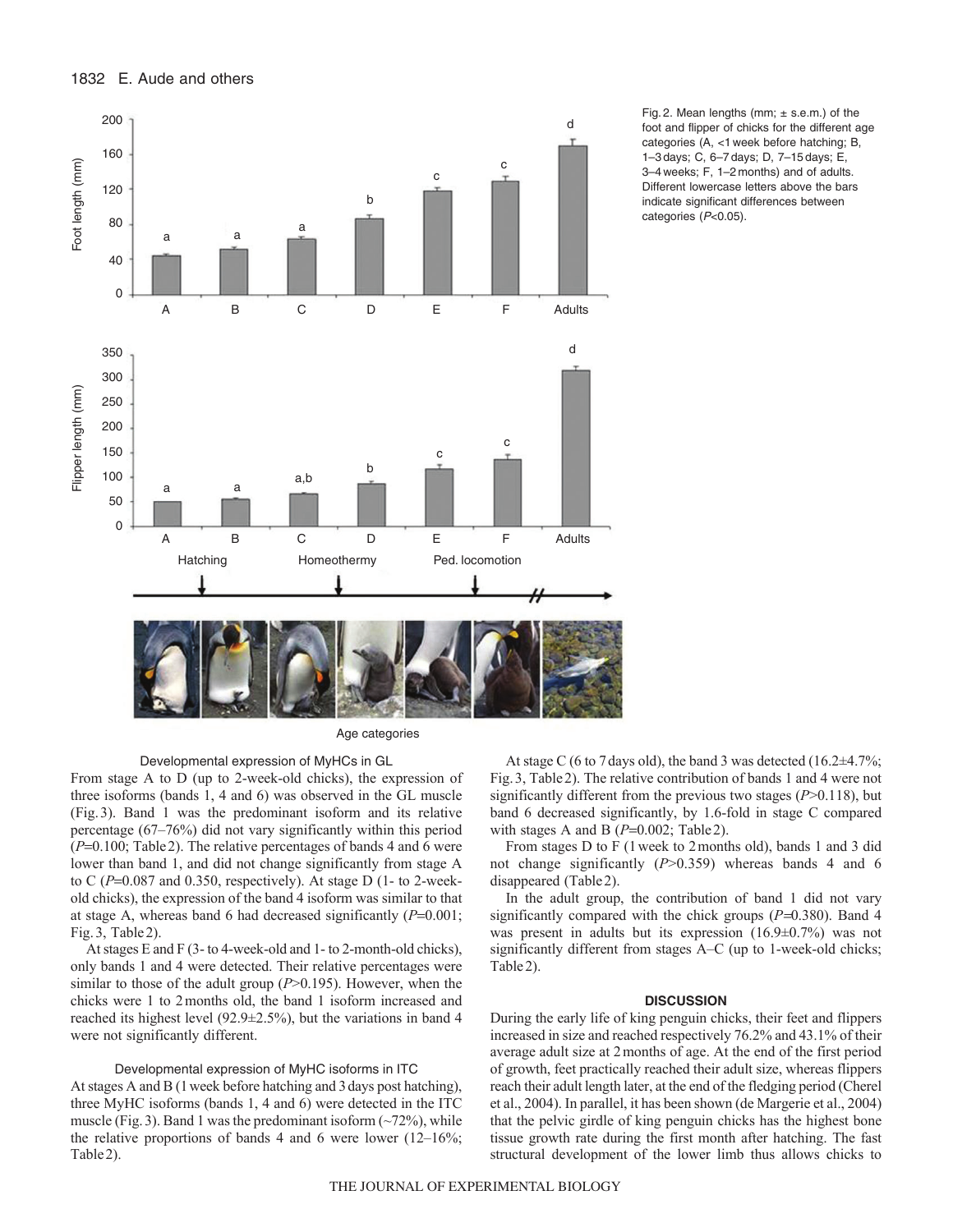

Fig. 3. Myosin heavy chain isoforms of the three different muscles: pectoralis major, gastrocnemius lateralis and iliotibialis cranialis, of king penguin chicks at different ages and adults identified by SDS-PAGE. A, <1 week before hatching; B, 1–3 days; C, 6–7 days; D, 7–15 days; E, 3–4 weeks; F, 1–2 months; Ad, adults. Small arrows indicate porcine myosin heavy chain of a standard molecular mass (200 kDa) (Laemmli, 1970).

rapidly acquire a bipedal posture and pedestrian locomotion (Verrier, 2003). The survival of chicks at the beginning of emancipation is indeed linked to their ability to escape predators and to chase their parents for food when they return from foraging trips.

Considering the PM, two isoforms could be detected from hatching to the full emancipation of king penguin chicks. Band 1

was the predominant isoform at each stage, whereas band 3 only appeared with a low relative percentage in chicks aged 3 to 4weeks old. These results differ from those of the domestic chicken, in which five MyHC isoforms have been detected in the developing pectoral muscle (Tidyman et al., 1997): three embryonic MyHC isoforms are supplanted after hatching by a neonatal isoform that is in turn replaced by an adult isoform. In the domestic chicken, the PM has been reported to contain almost all FG fibres (Rosser et al., 1996); whereas only FOG fibres were found in king penguin chicks PM (A.E., R.G. and J.-P.R., unpublished data). As these two fibre types are linked to the expression of different MyHC isoforms during development (Rosser et al., 1996) the variation in MyHC content between chicken and king penguins could result from differences in the composition of the fibre types in this muscle. Surprisingly, muscle fibres of the PM of king penguin chicks expressed a MyHC profile similar to adults as early as hatching. This result reveals an early maturation of the PM contractile proteins, although in king penguin chicks of 3 to 4weeks old, the cross-sectional area of the fast-twitch fibres is 30 times lower than in adults (Erbrech et al., 2008). These results are in contrast to those from the domestic pigeon (Rosser et al., 1998), in which PM fibres reach their adult MyHC composition and adult size after fledging. Because fibre size is a major determinant for the production of the mechanical force essential to locomotor activity (Olson, 2001), we suggest that despite the PM of king penguin chicks expressing a mature MyHC profile, its muscle fibres have not yet acquired the morphological characteristics necessary for the development of an efficient locomotor activity. Thus, in king penguin chicks, the delayed development of PM fibres compared with those of the leg muscles

Table 2. Percentage distribution of myosin heavy chain (MyHC) isoforms in three muscles (pectoralis major, gastrocnemius lateralis, iliotibialis cranialis) of king penguin chicks from hatching to emancipation

|                         |                      |                             | MyHC isoforms               |                             |                             |                |
|-------------------------|----------------------|-----------------------------|-----------------------------|-----------------------------|-----------------------------|----------------|
| Muscle                  | Developmental stage  | Band 1                      | Band 3                      | Band 4                      | Band 6                      | N              |
| Pectoralis major        |                      |                             |                             |                             |                             |                |
|                         | Stage A              | 100.0                       | <b>ND</b>                   | <b>ND</b>                   | <b>ND</b>                   | 4              |
|                         | Stage B              | 100.0                       | <b>ND</b>                   | <b>ND</b>                   | <b>ND</b>                   | 5              |
|                         | Stage C              | 100.0                       | <b>ND</b>                   | <b>ND</b>                   | <b>ND</b>                   | $\overline{c}$ |
|                         | Stage D*             | 100.0                       | <b>ND</b>                   | <b>ND</b>                   | <b>ND</b>                   | 7              |
|                         | Stage E              | $94.4 \pm 1.7$              | $5.6 + 1.7$                 | <b>ND</b>                   | <b>ND</b>                   | 6              |
|                         | Stage F <sup>†</sup> | 100.0                       | <b>ND</b>                   | <b>ND</b>                   | <b>ND</b>                   | 4              |
|                         | Adults               | 100.0                       | <b>ND</b>                   | <b>ND</b>                   | <b>ND</b>                   | 5              |
| Gastrocnemius lateralis |                      |                             |                             |                             |                             |                |
|                         | Stage A              | $67.0 \pm 3.5^a$            | <b>ND</b>                   | $15.9 \pm 1.5^a$            | $17.1 \pm 2.1$ <sup>a</sup> | 4              |
|                         | Stage B              | $72.5 \pm 1.5^{a,b}$        | <b>ND</b>                   | $14.0 \pm 0.7$ <sup>a</sup> | $13.5 \pm 1.1^{a,b}$        | 5              |
|                         | Stage C              | $67.1 \pm 1.9^a$            | <b>ND</b>                   | $18.3 \pm 1.0^a$            | $14.6 \pm 1.2^{a,b}$        | 3              |
|                         | Stage D*             | $75.6 \pm 2.6^{a,b}$        | <b>ND</b>                   | $17.4 \pm 1.1^a$            | $7.1 \pm 1.8$ <sup>b</sup>  | $\overline{7}$ |
|                         | Stage E              | $84.9 \pm 2.4^{b,c}$        | <b>ND</b>                   | $15.1 \pm 2.4^a$            | <b>ND</b>                   | 5              |
|                         | Stage F <sup>t</sup> | $92.9 \pm 2.5$ <sup>c</sup> | <b>ND</b>                   | $7.1 \pm 2.5^a$             | <b>ND</b>                   | 4              |
|                         | Adults               | $90.0 + 4.2$ <sup>c</sup>   | <b>ND</b>                   | $10.0 + 4.2^a$              | <b>ND</b>                   | 5              |
| Iliotibialis cranialis  |                      |                             |                             |                             |                             |                |
|                         | Stage A              | $71.9 \pm 5.1$ <sup>a</sup> | <b>ND</b>                   | $12.4 \pm 4.4^a$            | $15.7 \pm 1.3^a$            | 4              |
|                         | Stage B              | $72.5 \pm 1.6^a$            | <b>ND</b>                   | $15.0 \pm 1.0^a$            | $12.5 \pm 0.7^a$            | 4              |
|                         | Stage C              | $69.5 \pm 2.1^a$            | $16.2 \pm 4.7$ <sup>a</sup> | $6.4 \pm 3.2^a$             | $7.9 \pm 0.3^b$             | 3              |
|                         | Stage D*             | $69.9 \pm 6.1^a$            | $30.1 \pm 6.1$ <sup>a</sup> | <b>ND</b>                   | ND.                         | $\overline{7}$ |
|                         | Stage E              | $77.5 \pm 3.5^a$            | $22.5 \pm 3.5^a$            | <b>ND</b>                   | <b>ND</b>                   | 6              |
|                         | Stage F <sup>†</sup> | $76.4 \pm 1.8^a$            | $23.6 \pm 1.8^a$            | <b>ND</b>                   | <b>ND</b>                   | $\overline{4}$ |
|                         | Adults               | $83.1 \pm 0.7^a$            | <b>ND</b>                   | $16.9 \pm 0.7^a$            | <b>ND</b>                   | 4              |

Stages: A, <1 week before hatching; B, 1–3 days; C, 6–7 days; D, 7–15 days; E, 3–4 weeks; F, 1–2 months.

\*Start of homeothermy; †start of pedestrian locomotion.

ND: not detected.

Values are mean percentages of total myosin heavy chain,  $\pm$  s.e.m.

For a given muscle and MyHC band, different letters indicate significant differences between groups (P<0.05).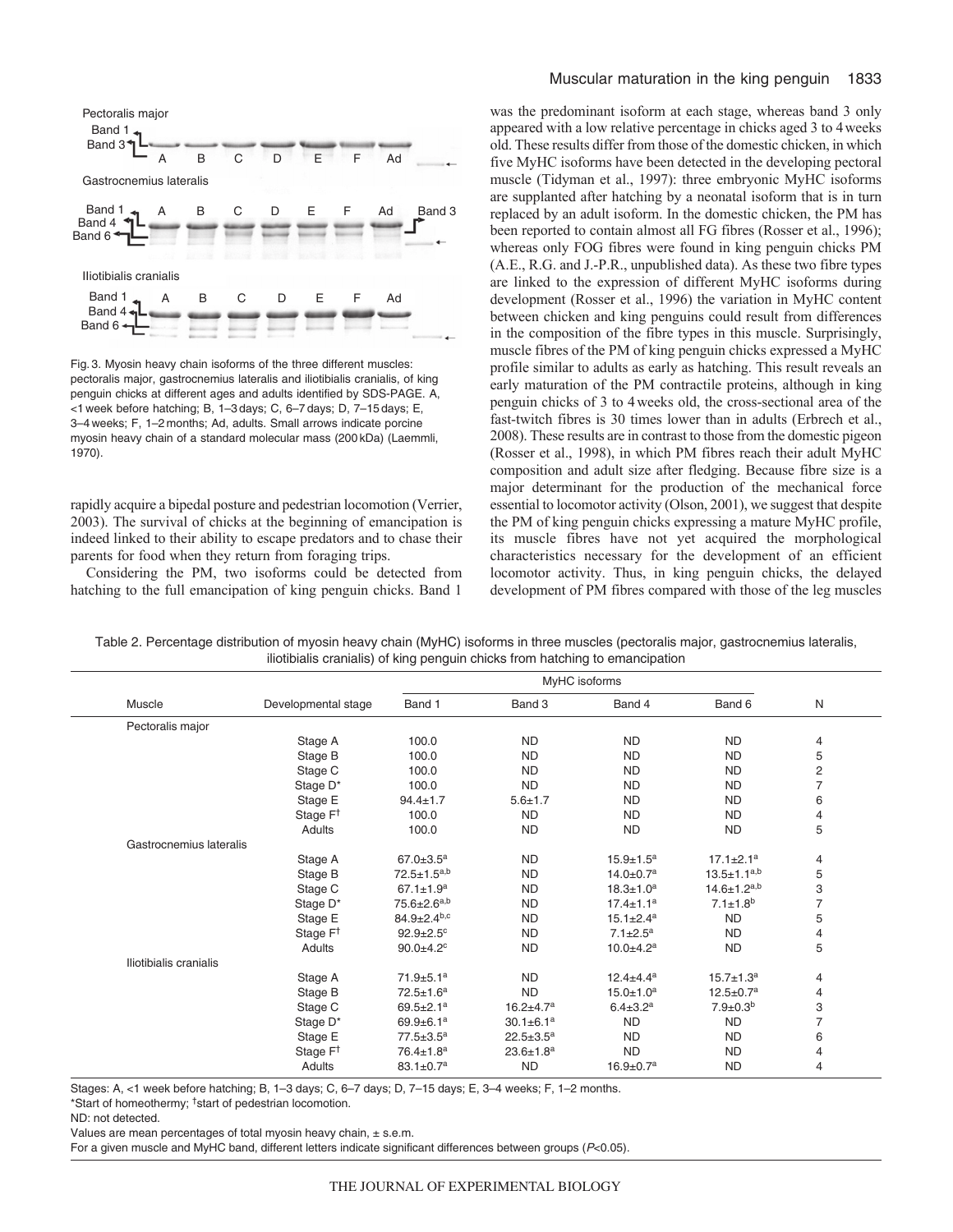# 1834 E. Aude and others

(Erbrech et al., 2008) is not linked to the MyHC isoform type content.

In the pelvic girdle, we revealed a MyHC polymorphism in the GL and ITC muscles of king penguin chicks, from hatching to approximately 2weeks of age. The composition of MyHC isoforms differentially changed in the GL and ITC with the progressive acquisition of terrestrial locomotion, in agreement with the fact that contractile activity is essential for the maturation of avian skeletal muscle fibres (Bandman and Rosser, 2000). Changes in the activity of muscle fibres are indeed linked to the expression of myosin isoforms, which can be delayed or induced as a function of the intensity of muscle activation (Salmons and Sreter, 1976; Brown et al., 1983; Cerny and Bandman, 1987). In the ITC muscle, band 4 and 6 isoforms disappeared and were replaced by band 3 isoform when the chick was 7 to 15 days old, corresponding to the time when chicks are emerging from the brood patch and are able to stand in front of their parents (Stonehouse, 1960; Barrat, 1976; Verrier, 2003) (personal observations). In the GL muscle, the proportion of the band 6 isoform decreased slightly until it disappeared at approximately 3weeks of age, when chicks are starting to walk actively. Since the principal function of the ITC is to protract the femur (Torrella et al., 1998), this muscle should be recruited early to maintain a bipedal posture and to support the chick's body mass. In contrast, the GL muscle, which is involved in ankle extension and knee flexion, is essentially recruited for bipedal locomotion (Smith et al., 2006). At the time of emancipation (3–4weeks), the GL muscle appeared to be already mature, containing similar MyHC isoforms to adults. In the contrast, the ITC muscle had not reached this state at the end of the brooding period: band 3 isoform, present in the emancipated chick, was replaced by the band 4 isoform in adults. This switch can possibly be explained by the less intensive use of this muscle in adults, in relation to their marine life. During the chick-rearing period, young birds possess an exclusively terrestrial locomotion and therefore use their ITC muscles more intensively than adults that spend 75% of their time at sea, alternating travels at sea and sojourns on land to moult and breed (Stonehouse, 1960; Barrat, 1976). However, to test this hypothesis, it would be necessary to evaluate the MyHC isoform composition in older chicks, particularly at the end of the second growth period, at approximately 1year of age.

In addition to these mechanical factors being a possible explanation for the changes in myosin profiles, hormonal and thermal factors are also likely to be involved. Thyroid hormones (T3 and T4) in particular have been shown to induce changes in MyHCs during the development of muscle fibres (Maruyama et al., 1993; Gardahaut et al., 1992). In the domestic turkey, Maruyama et al. showed that the increase in thyroxine (T4) level in the plasma could support the transition from embryonic to neonatal MyHCs during the development of the breast muscle (Maruyama et al., 1993). Thus, in king penguin chicks, the progressive disappearance of the band 6 isoform in the GL muscle, the disappearance of band 6 and 4 isoforms, followed by the appearance of band 3 isoform in the ITC muscle, together with the detection of band 3 isoform in the PM muscle, may be related to the increase in T4 plasma level also observed by Cherel et al. in the same species during early growth (Cherel et al., 2004). Moreover, at hatching, king penguin chicks are essentially heterothermic, but the rapid improvement of thermoregulatory processes and thermal insulation during the first 2–3weeks of life allows them to acquire thermal emancipation (Duchamp et al., 2002). Changes in plasma T4 levels (the major thermogenesis regulating hormone) also correspond to the period when chicks gain independent thermoregulation. Thermoregulatory

capacity is crucial for chicks' survival during the sub-Antarctic winter when weather conditions deteriorate and parental food supply is restricted. Studies undertaken by Duchamp et al. on GL and PM muscles indicate that muscular shivering is the main thermogenic mechanism in growing chicks (Duchamp et al., 2002). Production of heat by repetitive muscular contraction therefore requires a rapid maturation of skeletal muscles. The development of endothermy in young birds requires the maturation of the neuromuscular system, an increased muscular oxidative capacity, as well as the development of myofibrillar ATPase in muscle fibres (Hohtola and Visser, 1998). Moreover, myofibrillar ATPase activity is linked to myosin heavy chain composition (Rivero et al., 1996). In the pectoral muscle of the domestic chicken, the contraction velocity of embryonic fast MyHCs were shown to be lower than the neonatal isoform (Lowey et al., 1993). In this context, changes in MyHC content occurring in king penguin chick leg muscles could be related to the progressive acquisition of homeothermy from their second week of life. Moreover, Duchamp et al. showed that shivering in king penguin chick PM, assessed by integrated electromyographic activity, occurred immediately after hatching, even though thermal insulation was not fully developed (Duchamp et al., 2002). The MyHC adult profile of the PM of young chicks could therefore indicate an early maturation of the contractile muscle proteins that would allow shivering as early as hatching. Furthermore, this muscle is known to be the major source of shivering and non-shivering thermogenesis in adults (Duchamp et al., 1989).

In order to rapidly acquire an effective pedestrian locomotion essential to their survival, early in their growth, chicks invest energy in the development of the pelvic girdle at the expense of the pectoral girdle (de Margerie et al., 2004; Erbrech et al., 2008). Considering the immature fibres size (Erbrech et al., 2008) and the mature MyHC content (this study) of the PM in young chicks, we also suggest that the PM is essential for thermoregulatory functions at this stage of development, whereas their locomotor function will be developed several months later before departing to sea. Together, these results from king penguin chicks illustrate the trade-off between muscle growth rate and functional capacity, as suggested for several bird species (reviewed by Krijgsveld et al., 2001). At the end of these first weeks of growth, king penguin chicks have acquired a functional pedestrian locomotion and are thermally emancipated. However, their growth will still last several months when they have to face a period of severe and prolonged under-nutrition during the sub-Antarctic winter, before finally departing to sea where they can forage independently. Throughout their winter fast, together with their locomotor and thermoregulatory functions, skeletal muscles may act as important protein reserves. One major task in future studies should therefore be to investigate the effect of this winter energy restriction on muscle development (fibre size and types, MyHC content) in both the pelvic and pectoral girdles when chicks are fully grown.

#### **ACKNOWLEDGEMENTS**

The authors would like to thank the laboratory of Biosciences de l'aliment (UC 885, INRA – LBSA, Nancy-Université) for the use of the integration densitometer. We thank Dominic McCafferty for useful editing comments. The study was supported by the Institut Paul Emile Victor (Brest, France) and received the logistic support of the Terres Australes et Antarctiques Françaises. A.E. was supported by grants from the Faculté d'Odontologie de Nancy (France).

#### **REFERENCES**

**Bandman, E. and Rosser, B. W.** (2000). Evolutionary significance of myosin heavy chain heterogeneity in birds. Microsc. Res. Tech. **50**, 473-491. **Barrat, A.** (1976). Quelques aspects de la biologie et de l'écologie du manchot royal

(Aptenodytes patagonicus) des îles Crozet. Corn. Nat. Fr. Res. Antarct. **40**, 9-52.